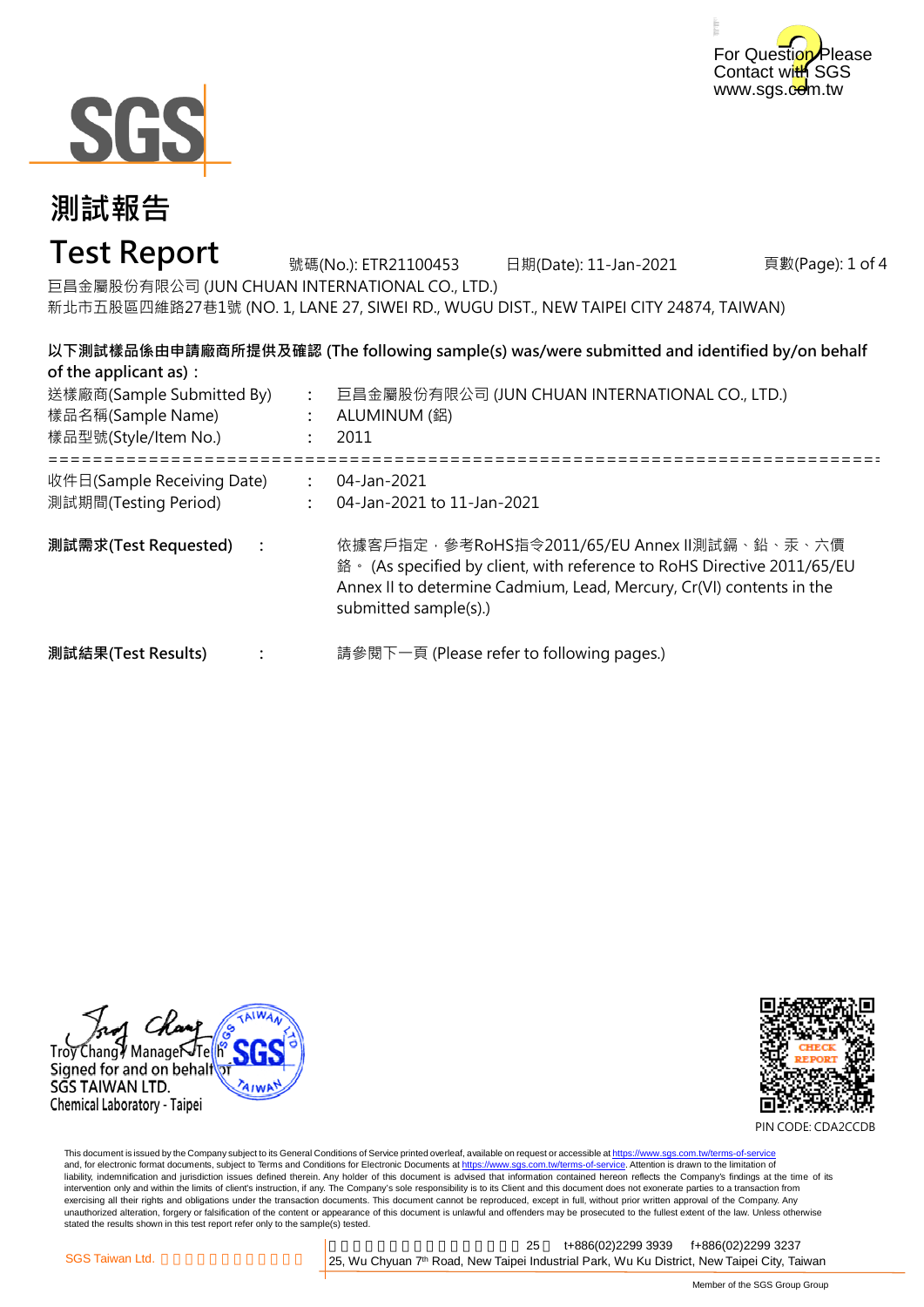

# **Test Report**

號碼(No.): ETR21100453 日期(Date): 11-Jan-2021

頁數(Page): 2 of 4

巨昌金屬股份有限公司 (JUN CHUAN INTERNATIONAL CO., LTD.) 新北市五股區四維路27巷1號 (NO. 1, LANE 27, SIWEI RD., WUGU DIST., NEW TAIPEI CITY 24874, TAIWAN)

### **測試部位敘述 (Test Part Description)**

No.1 **:** 銀色金屬 (SILVER COLORED METAL)

### **測試結果 (Test Results)**

| 測試項目                                  | 測試方法                                                                   | 單位                      | <b>MDL</b> | 結果       |
|---------------------------------------|------------------------------------------------------------------------|-------------------------|------------|----------|
| (Test Items)                          | (Method)                                                               | (Unit)                  |            | (Result) |
|                                       |                                                                        |                         |            | No.1     |
| 鎘 (Cd) (Cadmium (Cd)) (CAS No.: 7440- | 參考IEC 62321-5: 2013, 以感應耦合電漿發射光                                        | mg/kg                   | 2          | n.d.     |
| $43-9$                                | 譜儀分析。(With reference to IEC 62321-5:                                   |                         |            |          |
|                                       | 2013, analysis was performed by ICP-OES.)                              |                         |            |          |
|                                       | 鉛 (Pb) (Lead (Pb)) (CAS No.: 7439-92-1) 參考IEC 62321-5: 2013,以感應耦合電漿發射光 | mg/kg                   | 2          | 2800     |
|                                       | 譜儀分析。(With reference to IEC 62321-5:                                   |                         |            |          |
|                                       | 2013, analysis was performed by ICP-OES.)                              |                         |            |          |
| 汞 (Hg) (Mercury (Hg)) (CAS No.: 7439- | 參考IEC 62321-4: 2013+ AMD1: 2017, 以感應耦                                  | mg/kg                   | 2          | n.d.     |
| $97-6$                                | 合電漿發射光譜儀分析。(With reference to IEC                                      |                         |            |          |
|                                       | 62321-4: 2013+ AMD1: 2017, analysis was                                |                         |            |          |
|                                       | performed by ICP-OES.)                                                 |                         |            |          |
| 六價鉻 (Hexavalent Chromium) Cr(VI)      | 參考IEC 62321-7-1: 2015, 以紫外光-可見光分光                                      | $\mu$ g/cm <sup>2</sup> | 0.1        | n.d.     |
| (CAS No.: 18540-29-9) (#2)            | 光度計分析。(With reference to IEC 62321-7-1:                                |                         |            |          |
|                                       | 2015, analysis was performed by UV-VIS.)                               |                         |            |          |

#### **備註(Note):**

- 1. mg/kg = ppm;0.1wt% = 1000ppm
- 2. MDL = Method Detection Limit (方法偵測極限值)
- 3. n.d. = Not Detected (未檢出) ; 小於MDL / Less than MDL
- 4. (#2) =

a. 當六價鉻結果大於0.13 µg/cm<sup>2,</sup> 表示樣品表層含有六價鉻。(The sample is positive for Cr(VI) if the Cr(VI) concentration is greater than 0.13 µg/cm<sup>2</sup>. The sample coating is considered to contain Cr(VI).) b. 當六價鉻結果為n.d. (濃度小於0.10 μg/cm²),表示表層不含六價鉻。(The sample is negative for Cr(VI) if Cr(VI) is n.d. (concentration less than 0.10 µg/cm²). The coating is considered a non-Cr(VI) based coating) c. 當六價鉻結果介於 0.10 及 0.13 µg/cm² 時,無法確定塗層是否含有六價鉻。(The result between 0.10 µg/cm² and 0.13 µg/cm² is considered to be inconclusive - unavoidable coating variations may influence the determination.)

This document is issued by the Company subject to its General Conditions of Service printed overleaf, available on request or accessible at https://www.sgs.com.tw/terms-of-servic and, for electronic format documents, subject to Terms and Conditions for Electronic Documents at https://www.sgs.com.tw/terms-of-service. Attention is drawn to the limitation of liability, indemnification and jurisdiction issues defined therein. Any holder of this document is advised that information contained hereon reflects the Company's findings at the time of its intervention only and within the limits of client's instruction, if any. The Company's sole responsibility is to its Client and this document does not exonerate parties to a transaction from exercising all their rights and obligations under the transaction documents. This document cannot be reproduced, except in full, without prior written approval of the Company. Any unauthorized alteration, forgery or falsification of the content or appearance of this document is unlawful and offenders may be prosecuted to the fullest extent of the law. Unless otherwise stated the results shown in this test report refer only to the sample(s) tested.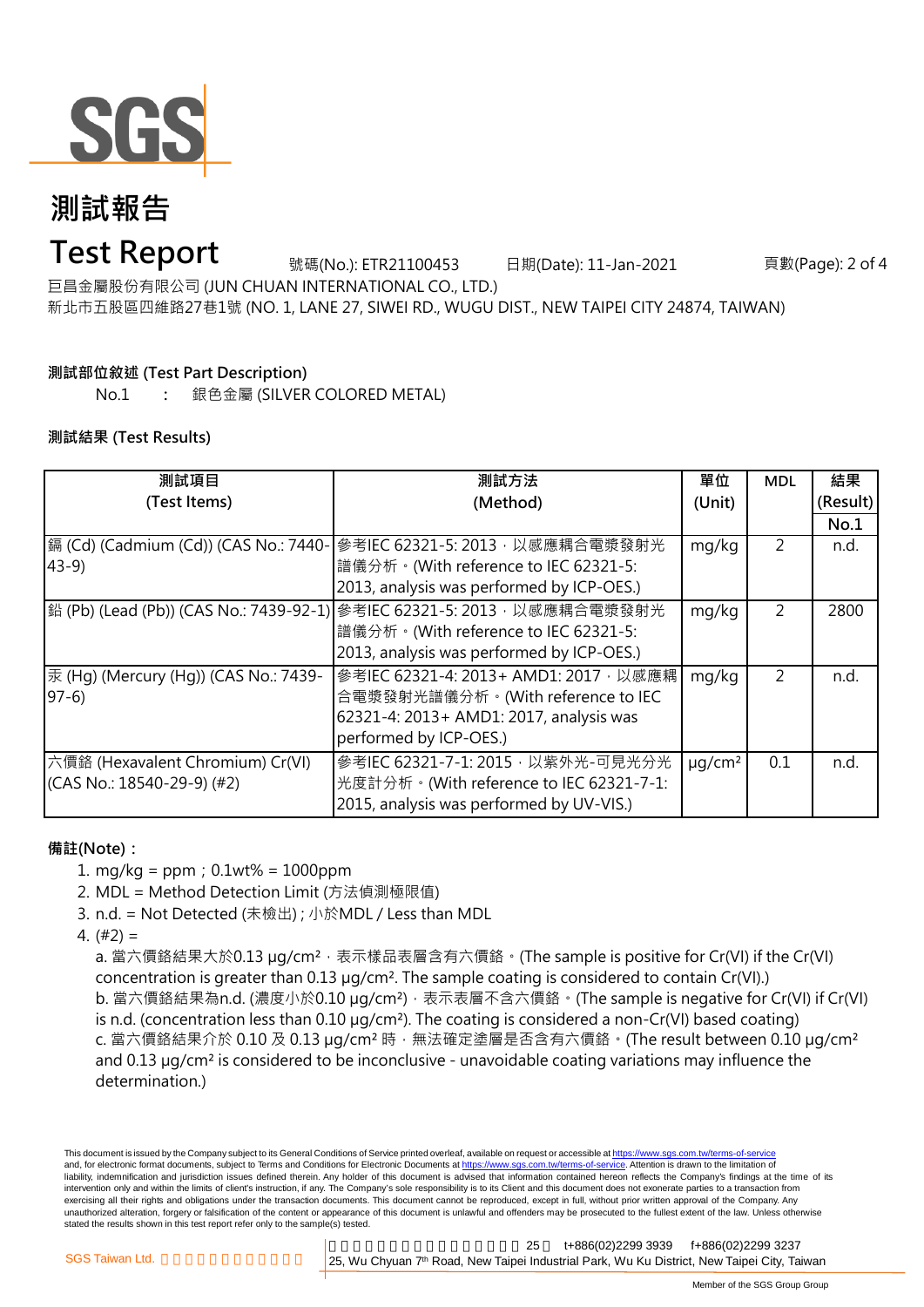

### **Test Report**

號碼(No.): ETR21100453 日期(Date): 11-Jan-2021

頁數(Page): 3 of 4

巨昌金屬股份有限公司 (JUN CHUAN INTERNATIONAL CO., LTD.)

新北市五股區四維路27巷1號 (NO. 1, LANE 27, SIWEI RD., WUGU DIST., NEW TAIPEI CITY 24874, TAIWAN)

### **重金屬流程圖 / Analytical flow chart of Heavy Metal**

根據以下的流程圖之條件,樣品已完全溶解。(六價鉻測試方法除外)

These samples were dissolved totally by pre-conditioning method according to below flow chart.  $(Cr^{6+}$  test method excluded)



This document is issued by the Company subject to its General Conditions of Service printed overleaf, available on request or accessible at https://www.sgs.com.tw/terms-of-service and, for electronic format documents, subject to Terms and Conditions for Electronic Documents at https://www.sgs.com.tw/terms-of-service. Attention is drawn to the limitation of liability, indemnification and jurisdiction issues defined therein. Any holder of this document is advised that information contained hereon reflects the Company's findings at the time of its intervention only and within the limits of client's instruction, if any. The Company's sole responsibility is to its Client and this document does not exonerate parties to a transaction from exercising all their rights and obligations under the transaction documents. This document cannot be reproduced, except in full, without prior written approval of the Company. Any<br>unauthorized alteration, forgery or falsif stated the results shown in this test report refer only to the sample(s) tested.